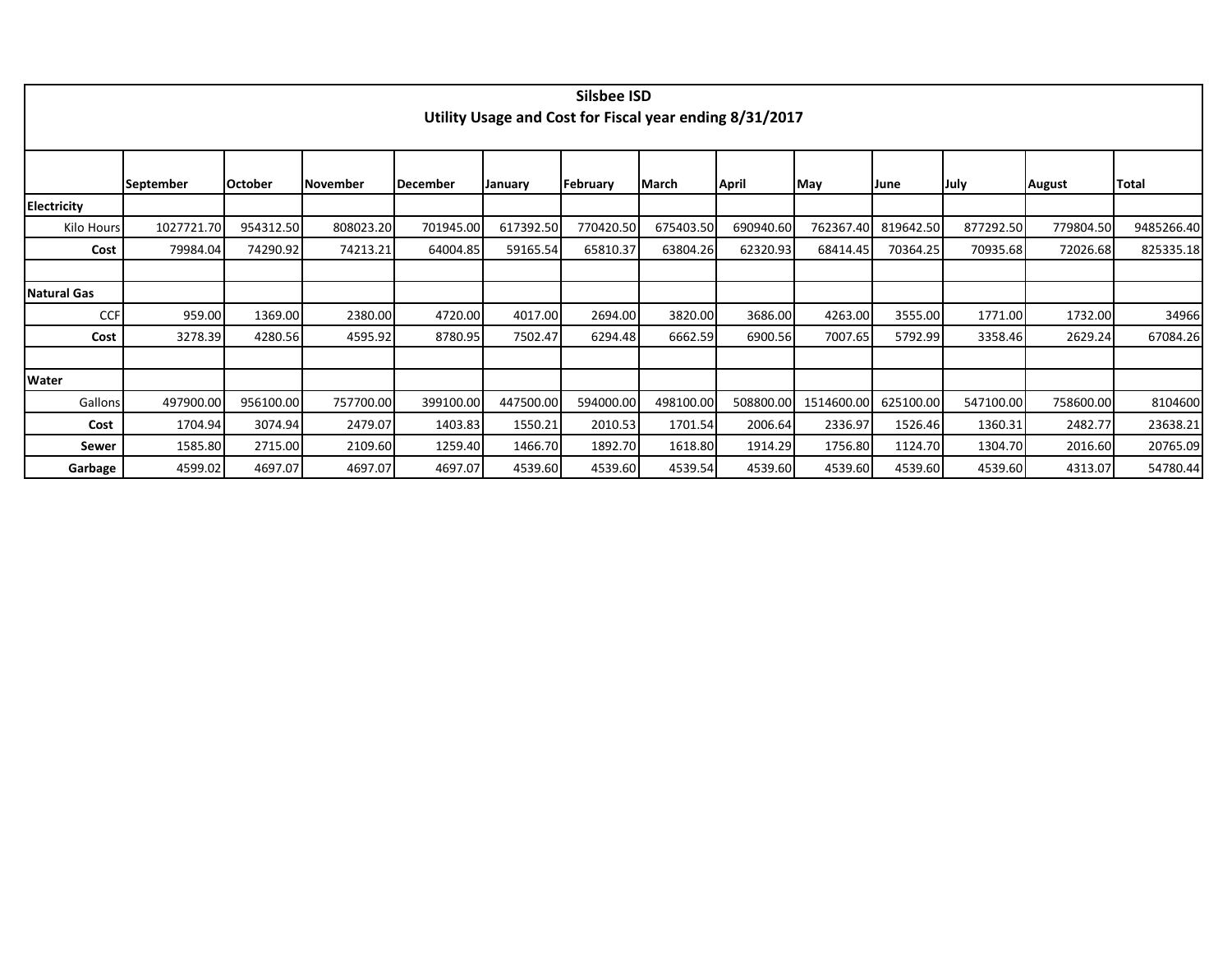|                    |           |           |           |           |           |           | <b>SILSBEE HIGH SCHOOL</b> |                                                         |           |           |           |           |            |
|--------------------|-----------|-----------|-----------|-----------|-----------|-----------|----------------------------|---------------------------------------------------------|-----------|-----------|-----------|-----------|------------|
|                    |           |           |           |           |           |           |                            | Utility Usage and Cost for Fiscal year ending 8/31/2017 |           |           |           |           |            |
|                    |           |           |           |           |           |           |                            |                                                         |           |           |           |           |            |
|                    | September | October   | November  | December  | January   | February  | March                      | April                                                   | May       | June      | July      | August    | Total      |
| Electricity        |           |           |           |           |           |           |                            |                                                         |           |           |           |           |            |
| Kilo Hours         | 431854.60 | 419837.60 | 377072.60 | 294997.00 | 270783.60 | 375476.60 | 292942.60                  | 352097.60                                               | 329660.60 | 337023.60 | 373049.60 | 420196.60 | 4274992.60 |
| Cost               | 33,437.43 | 32,901.77 | 34,491.38 | 26,181.72 | 25,190.69 | 28,981.11 | 27,726.05                  | 31,200.48                                               | 30,459.74 | 29,526.34 | 29,535.81 | 33,172.14 | 362,804.66 |
|                    |           |           |           |           |           |           |                            |                                                         |           |           |           |           |            |
| <b>Natural Gas</b> |           |           |           |           |           |           |                            |                                                         |           |           |           |           |            |
| CCF                | 463       | 628       | 662       | 997       | 761       | 722       | 1039                       | 963                                                     | 897       | 671       | 386       | 184       | 8373       |
| Cost               | 2,376.99  | 3,207.19  | 3,218.16  | 4,888.60  | 4,383.87  | 3,902.11  | 4,602.69                   | 4,869.92                                                | 4,572.73  | 3,678.25  | 2,161.18  | 1,109.99  | 42,971.68  |
|                    |           |           |           |           |           |           |                            |                                                         |           |           |           |           |            |
| Water              |           |           |           |           |           |           |                            |                                                         |           |           |           |           |            |
| Gallons            | 192300    | 425100    | 526300    | 196900    | 82000     | 234600    | 139900                     | 76400                                                   | 401700    | 350900    | 283100    | 641600    | 3550800    |
| Cost               | 616.75    | 1,315.05  | 1,618.65  | 630.45    | 285.75    | 743.55    | 459.45                     | 541.35                                                  | 1,244.85  | 1,092.45  | 397.65    | 1,964.55  | 10,910.50  |
| Sewer              | 546.40    | 993.40    | 1,288.90  | 522.40    | 241.00    | 721.30    | 415.00                     | 487.29                                                  | 708.70    | 729.40    | 380.80    | 1,537.90  | 8,572.49   |
| Garbage            | 1,305.86  | 1,403.91  | 1,403.91  | 1,403.91  | 1,403.91  | 1,403.91  | 1,403.91                   | 1,403.91                                                | 1,403.91  | 1,403.91  | 1,403.91  | 1,403.91  | 16,748.87  |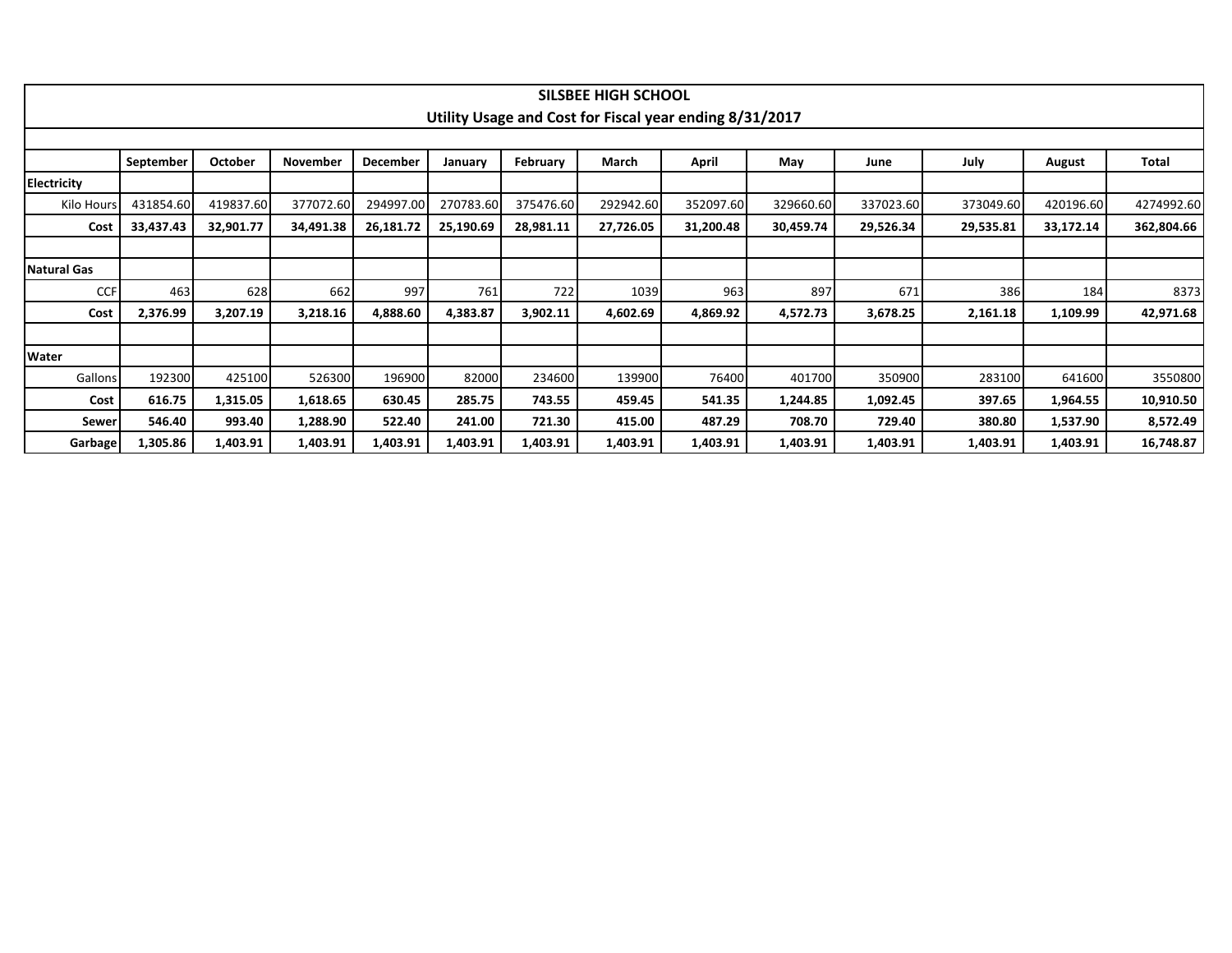|                    |                  |                |                 |           |           | SILSBEE MIDDLE SCHOOL                                   |           |           |           |           |           |           |            |
|--------------------|------------------|----------------|-----------------|-----------|-----------|---------------------------------------------------------|-----------|-----------|-----------|-----------|-----------|-----------|------------|
|                    |                  |                |                 |           |           | Utility Usage and Cost for Fiscal year ending 8/31/2017 |           |           |           |           |           |           |            |
|                    |                  |                |                 |           |           |                                                         |           |           |           |           |           |           |            |
|                    | <b>September</b> | <b>October</b> | <b>November</b> | December  | January   | February                                                | March     | April     | May       | June      | July      | August    | Total      |
|                    |                  |                |                 |           |           |                                                         |           |           |           |           |           |           |            |
| <b>Electricity</b> |                  |                |                 |           |           |                                                         |           |           |           |           |           |           |            |
| Kilo Hours         | 170619.20        | 164469.20      | 135234.20       | 124646.20 | 129983.20 | 132906.20                                               | 127684.20 | 129914.20 | 144897.20 | 143307.20 | 153798.20 | 22718.20  | 1580177.40 |
| Cost               | 13,479.48        | 13,192.71      | 12,965.19       | 12,459.57 | 12,742.85 | 12,727.34                                               | 12,396.82 | 12,006.73 | 12,918.38 | 12,838.19 | 13,381.80 | 11,862.85 | 152,971.91 |
|                    |                  |                |                 |           |           |                                                         |           |           |           |           |           |           |            |
| <b>Natural Gas</b> |                  |                |                 |           |           |                                                         |           |           |           |           |           |           |            |
| <b>CCF</b>         | 42               | 45             | 213             | 233       | 134       | 151                                                     | 1600      | 1630      | 2080      | 2280      | 980       | 870       | 10258      |
| Cost               | 333.95           | 350.16         | 125.58          | 1,366.46  | 831.29    | 930.98                                                  | 1,022.76  | 1,040.31  | 1,318.25  | 1,444.46  | 641.72    | 688.04    | 10,093.96  |
|                    |                  |                |                 |           |           |                                                         |           |           |           |           |           |           |            |
| Water              |                  |                |                 |           |           |                                                         |           |           |           |           |           |           |            |
| Gallons            | 89000            | 67000          | 77700           | 55000     | 33300     | 90900                                                   | 175300    | 62800     | 70900     | 39800     | 16400     | 69000     | 847100     |
| Cost               | 280.25           | 214.25         | 246.35          | 178.25    | 113.15    | 285.95                                                  | 539.15    | 201.65    | 225.95    | 132.65    | 62.45     | 220.25    | 2,700.30   |
| Sewer              | 280.25           | 214.25         | 246.35          | 178.25    | 113.15    | 285.95                                                  | 539.15    | 201.65    | 225.95    | 132.65    | 62.45     | 220.25    | 2,700.30   |
| Garbage            | 1,086.68         | 1,086.68       | 1,086.68        | 1,086.68  | 1,086.68  | 1,086.68                                                | 1,086.62  | 1,086.68  | 1,086.68  | 1,086.68  | 1,086.68  | 1,086.68  | 13,040.10  |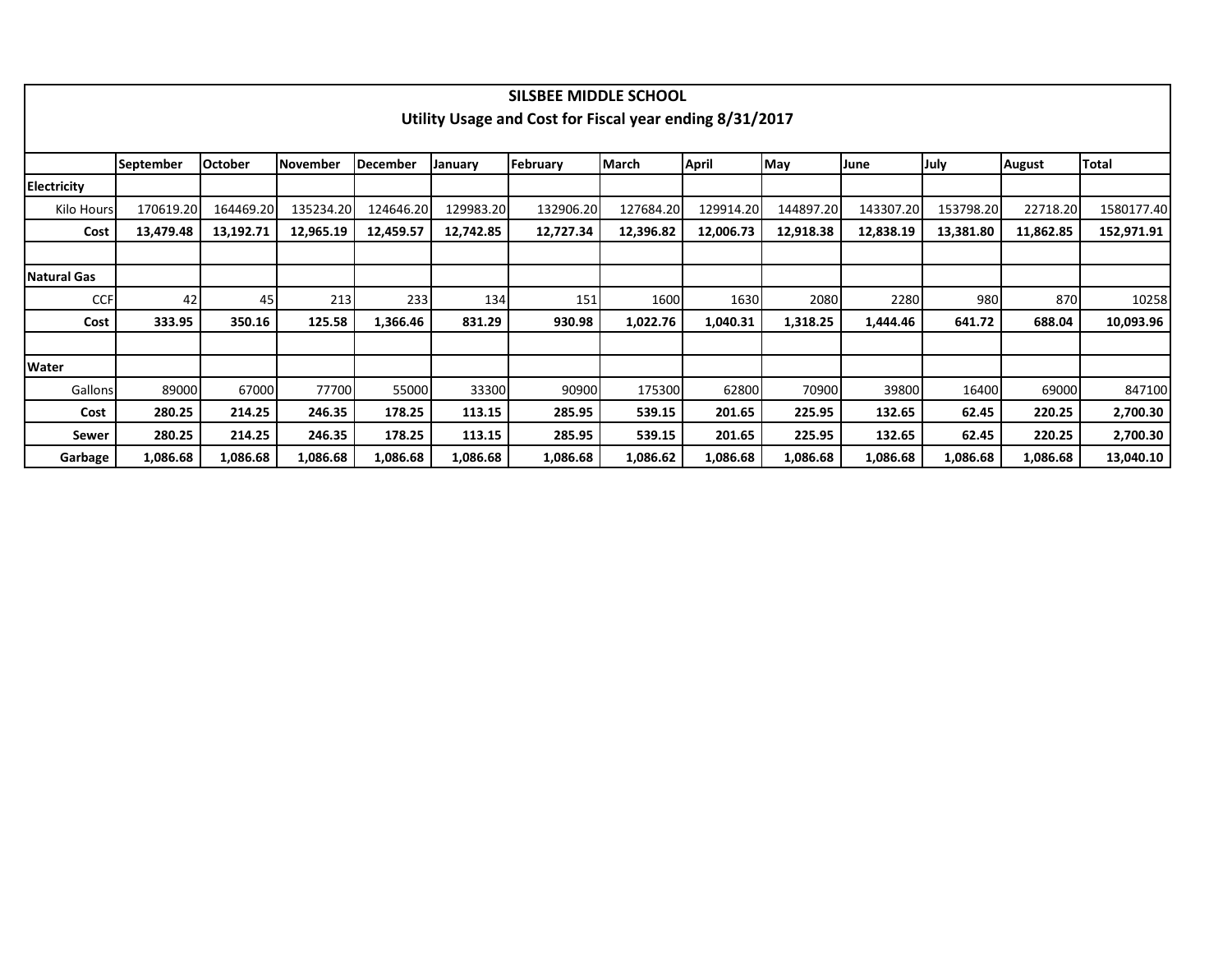|                    |                   |          |          |                   |                |          | OLD MIDDLE SCHOOL/ SPECIAL EDUCATION                    |              |          |          |             |               |              |
|--------------------|-------------------|----------|----------|-------------------|----------------|----------|---------------------------------------------------------|--------------|----------|----------|-------------|---------------|--------------|
|                    |                   |          |          |                   |                |          | Utility Usage and Cost for Fiscal year ending 8/31/2017 |              |          |          |             |               |              |
|                    |                   |          |          |                   |                |          |                                                         |              |          |          |             |               |              |
|                    | September October |          |          | November December | <b>January</b> | February | March                                                   | <b>April</b> | May      | June     | <b>July</b> | <b>August</b> | <b>Total</b> |
| <b>Electricity</b> |                   |          |          |                   |                |          |                                                         |              |          |          |             |               |              |
| Kilo Hours         | 22636.90          | 19051.90 | 18310.90 | 14492.00          | 14532.90       | 14004.90 | 9444.90                                                 | 13604.90     | 15524.90 | 23524.90 | 28244.90    | 24964.90      | 218338.90    |
| Cost               | 1,730.58          | 1,568.31 | 1,724.32 | 1,317.61          | 1,350.50       | 1,333.65 | 913.66                                                  | 1,189.57     | 1,420.14 | 1,918.69 | 2,180.30    | 2,025.59      | 18,672.92    |
|                    |                   |          |          |                   |                |          |                                                         |              |          |          |             |               |              |
| Natural Gas        |                   |          |          |                   |                |          |                                                         |              |          |          |             |               |              |
| <b>CCF</b>         | $\Omega$          | $\Omega$ |          | 42                | 37             |          | 6                                                       | 0            | U        | $\Omega$ |             |               | 93           |
| Cost               | 33.88             | 33.88    | 33.88    | 59.57             | 56.51          | 38.83    | 37.58                                                   | 34.92        | 33.88    | 33.88    | 36.48       | 36.48         | 469.77       |
|                    |                   |          |          |                   |                |          |                                                         |              |          |          |             |               |              |
| <b>Water</b>       |                   |          |          |                   |                |          |                                                         |              |          |          |             |               |              |
| Gallons            | 6500              | 13900    | 4500     | 4800              | 58900          | 6200     | 4400                                                    | 5900         | 8700     | 11100    | 17900       | 2600          | 145400       |
| Cost               | 62.25             | 84.45    | 56.25    | 57.15             | 219.45         | 61.35    | 55.95                                                   | 60.45        | 68.85    | 76.00    | 96.45       | 50.55         | 949.15       |
| Sewer              | 62.25             | 84.45    | 56.25    | 57.15             | 219.45         | 61.35    | 55.95                                                   | 60.45        | 68.85    | 76.05    | 96.45       | 50.55         | 949.20       |
| <b>Garbage</b>     | 227.69            | 227.69   | 227.69   | 227.69            | 227.69         | 227.69   | 227.69                                                  | 227.69       | 227.69   | 227.69   | 227.69      | 227.69        | 2,732.28     |

 $\mathbf{I}$ 

.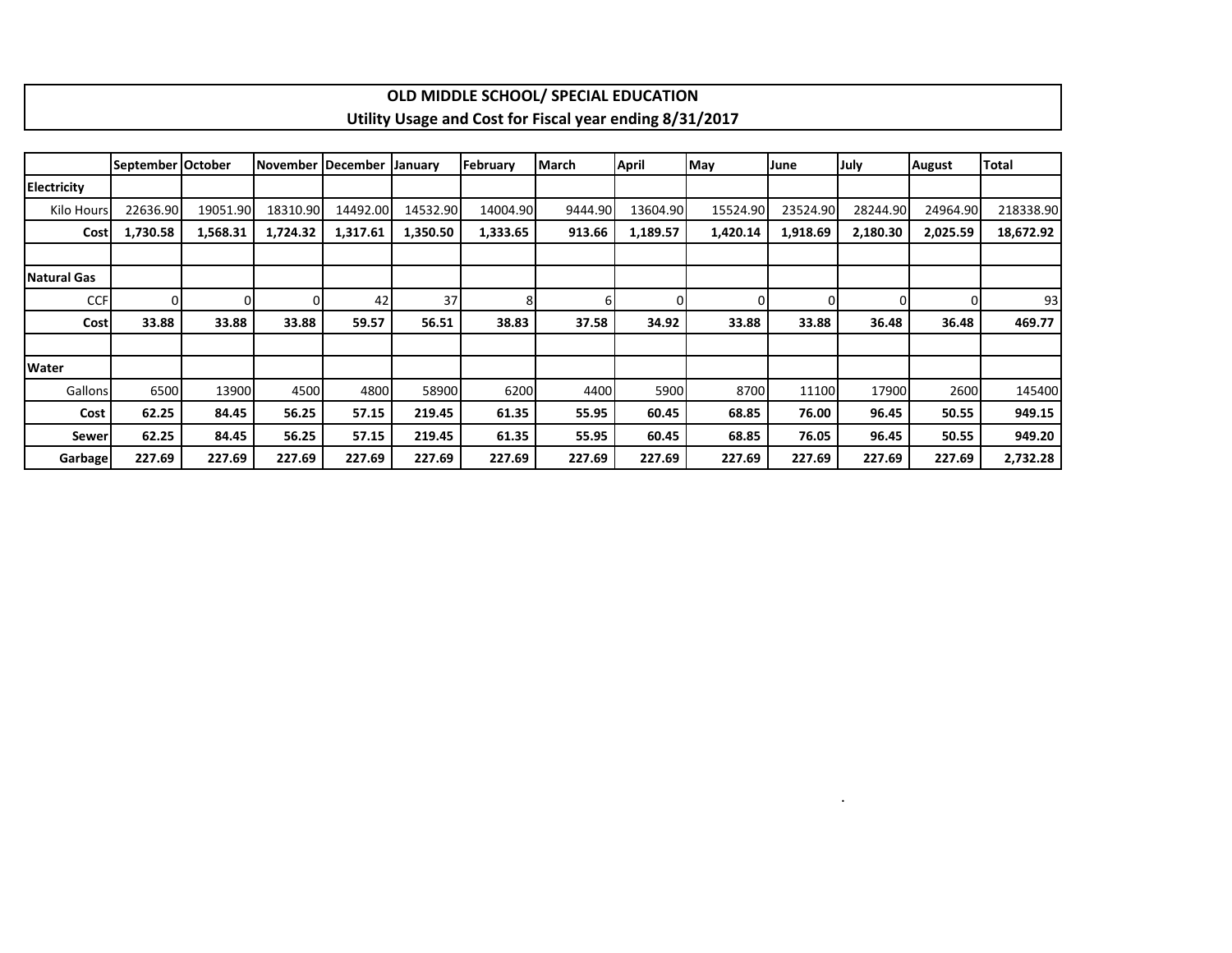|                    |                  |          |           |          |         |          | Utility Usage and Cost for Fiscal year ending 8/31/2017 |          |          |          |          |                          |              |
|--------------------|------------------|----------|-----------|----------|---------|----------|---------------------------------------------------------|----------|----------|----------|----------|--------------------------|--------------|
|                    |                  |          |           |          |         |          |                                                         |          |          |          |          |                          |              |
|                    | <b>September</b> | October  | lNovember | December | January | February | March                                                   | April    | May      | June     | July     | <b>August</b>            | <b>Total</b> |
| <b>Electricity</b> |                  |          |           |          |         |          |                                                         |          |          |          |          |                          |              |
| Kilo Hours         | 26988.00         | 23724.30 | 15703.00  | 9521.30  | 9006.30 | 5617.30  | 7297.30                                                 | 12547.30 | 13537.30 | 20257.30 | 22657.30 | 28417.30                 | 195274.00    |
| Cost               | 2,370.67         | 1,773.45 | 1,464.00  | 799.03   | 902.36  | 582.75   | 827.34                                                  | 911.57   | 1,145.71 | 1,648.53 | 1,831.95 | 2,255.45                 | 16,512.81    |
|                    |                  |          |           |          |         |          |                                                         |          |          |          |          |                          |              |
| Natural Gas        |                  |          |           |          |         |          |                                                         |          |          |          |          |                          |              |
| <b>CCF</b>         | ΩI               | 0        | $\Omega$  | $\Omega$ |         |          |                                                         |          |          |          | 0        |                          | 0            |
| Cost               | 33.88            | 33.88    | 33.88     | 33.88    | 33.88   | 33.88    | 33.88                                                   | 34.92    | 33.88    | 33.88    | 36.48    | 36.48                    | 412.80       |
|                    |                  |          |           |          |         |          |                                                         |          |          |          |          |                          |              |
| <b>Water</b>       |                  |          |           |          |         |          |                                                         |          |          |          |          |                          |              |
| Gallons            | 400              | 600      | 1400      | 400      | 300     | 400      | 400                                                     | 200      | 300      | 400      | 500      | 600                      | 5900         |
| Cost               | 16.25            | 16.25    | 17.45     | 16.25    | 16.25   | 16.25    | 16.25                                                   | 16.25    | 16.25    | 16.25    | 16.25    | 16.25                    | 196.20       |
| Sewer              | 16.25            | 16.25    | 17.45     | 16.25    | 16.25   | 16.25    | 16.25                                                   | 16.25    | 16.25    | 16.25    | 16.25    | 16.25                    | 196.20       |
| Garbage            | 226.53           | 226.53   | 226.53    | 226.53   | 226.53  | 226.53   | 226.53                                                  | 226.53   | 226.53   | 226.53   | 226.53   | $\overline{\phantom{a}}$ | 2,491.83     |

**KIRBY**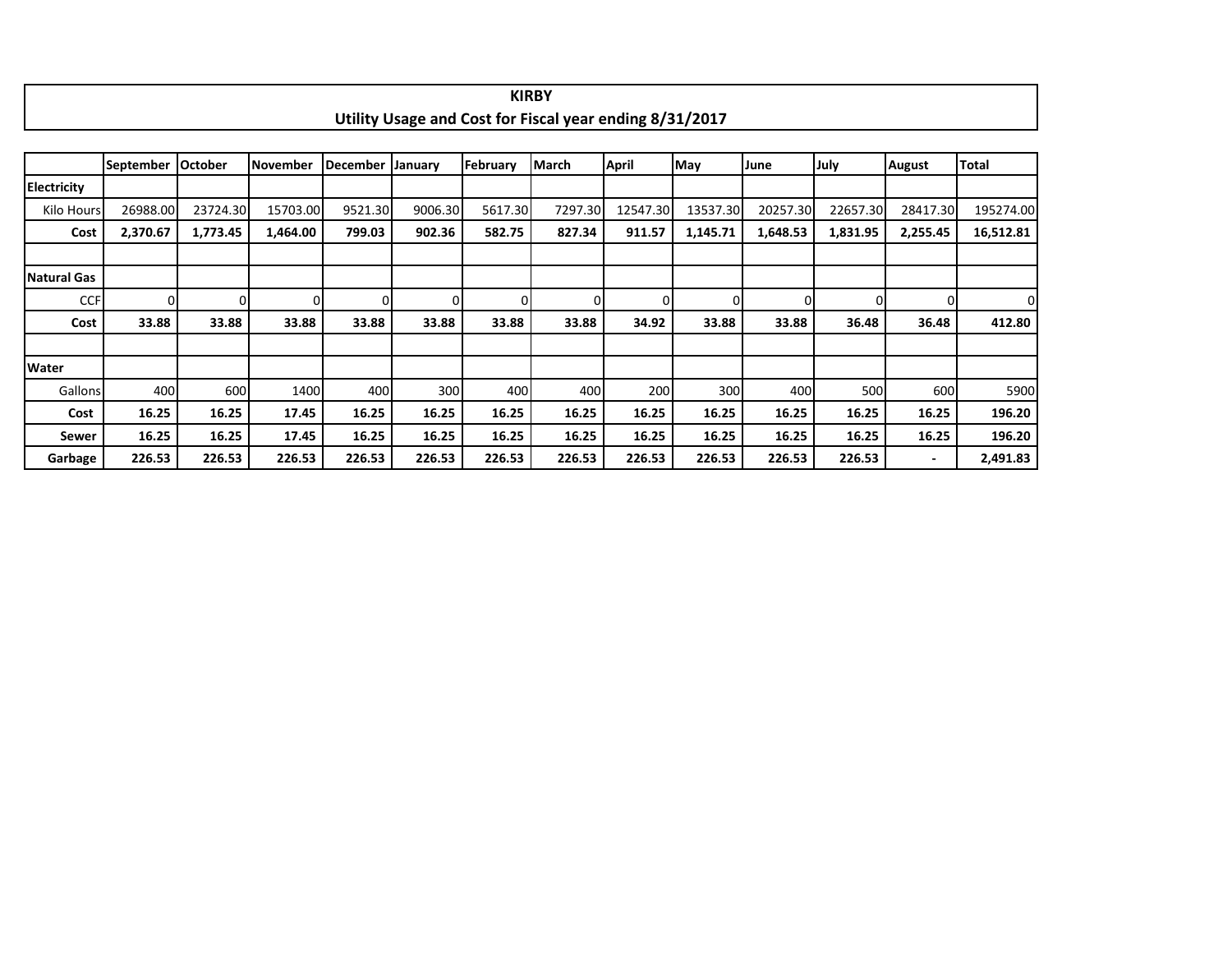|                     |                  |                |                 |                 |          | <b>MAINTENANCE/TRANSPORTATION</b> |              |                                                         |          |          |          |               |           |
|---------------------|------------------|----------------|-----------------|-----------------|----------|-----------------------------------|--------------|---------------------------------------------------------|----------|----------|----------|---------------|-----------|
|                     |                  |                |                 |                 |          |                                   |              | Utility Usage and Cost for Fiscal year ending 8/31/2017 |          |          |          |               |           |
|                     |                  |                |                 |                 |          |                                   |              |                                                         |          |          |          |               |           |
|                     | <b>September</b> | <b>October</b> | <b>November</b> | <b>December</b> | January  | February                          | <b>March</b> | April                                                   | May      | June     | July     | <b>August</b> | Total     |
| <b>Electricity</b>  |                  |                |                 |                 |          |                                   |              |                                                         |          |          |          |               |           |
| Kilo Hours          | 18986.30         | 17839.80       | 13334.80        | 13656.80        | 21443.80 | 17321.80                          | 15427.80     | 12344.80                                                | 14654.80 | 17125.80 | 19127.80 | 44232.80      | 225497.10 |
| Cost                | 1,832.05         | 1,608.95       | 1,444.36        | 1,538.82        | 2,280.30 | 1,986.73                          | 1,820.91     | 1,385.77                                                | 1,479.39 | 1,645.47 | 1,786.37 | 1,830.23      | 20,639.35 |
|                     |                  |                |                 |                 |          |                                   |              |                                                         |          |          |          |               |           |
| <b>INatural Gas</b> |                  |                |                 |                 |          |                                   |              |                                                         |          |          |          |               |           |
| <b>CCF</b>          | 22               | 21             | 26              | 611             | 533      | 216                               | 119          | 93                                                      | 37       | 37       | 35       | 45            | 1795      |
| Cost                | 81.63            | 81.04          | 83.94           | 452.93          | 401.02   | 202.43                            | 142.61       | 129.61                                                  | 92.39    | 94.82    | 96.36    | 107.47        | 1,966.25  |
|                     |                  |                |                 |                 |          |                                   |              |                                                         |          |          |          |               |           |
| <b>Water</b>        |                  |                |                 |                 |          |                                   |              |                                                         |          |          |          |               |           |
| Gallons             | 12500            | 8900           | 10000           | 5400            | 7200     | 19500                             | 7100         | 6200                                                    | 8600     | 10900    | 2800     | 4900          | 104000    |
| Cost                | 84.84            | 70.14          | 73.97           | 58.93           | 65.21    | 123.23                            | 64.74        | 62.04                                                   | 71.37    | 76.31    | 55.01    | 58.47         | 864.26    |
| Sewer               | 36.05            | 31.85          | 34.25           | 22.55           | 26.45    | 27.65                             | 26.45        | 23.75                                                   | 27.35    | 37.55    | 16.25    | 18.95         | 329.10    |
| Garbage             | 70.59            | 70.59          | 70.59           | 70.59           | 70.59    | 70.59                             | 70.59        | 70.59                                                   | 70.59    | 70.59    | 70.59    | 70.59         | 847.08    |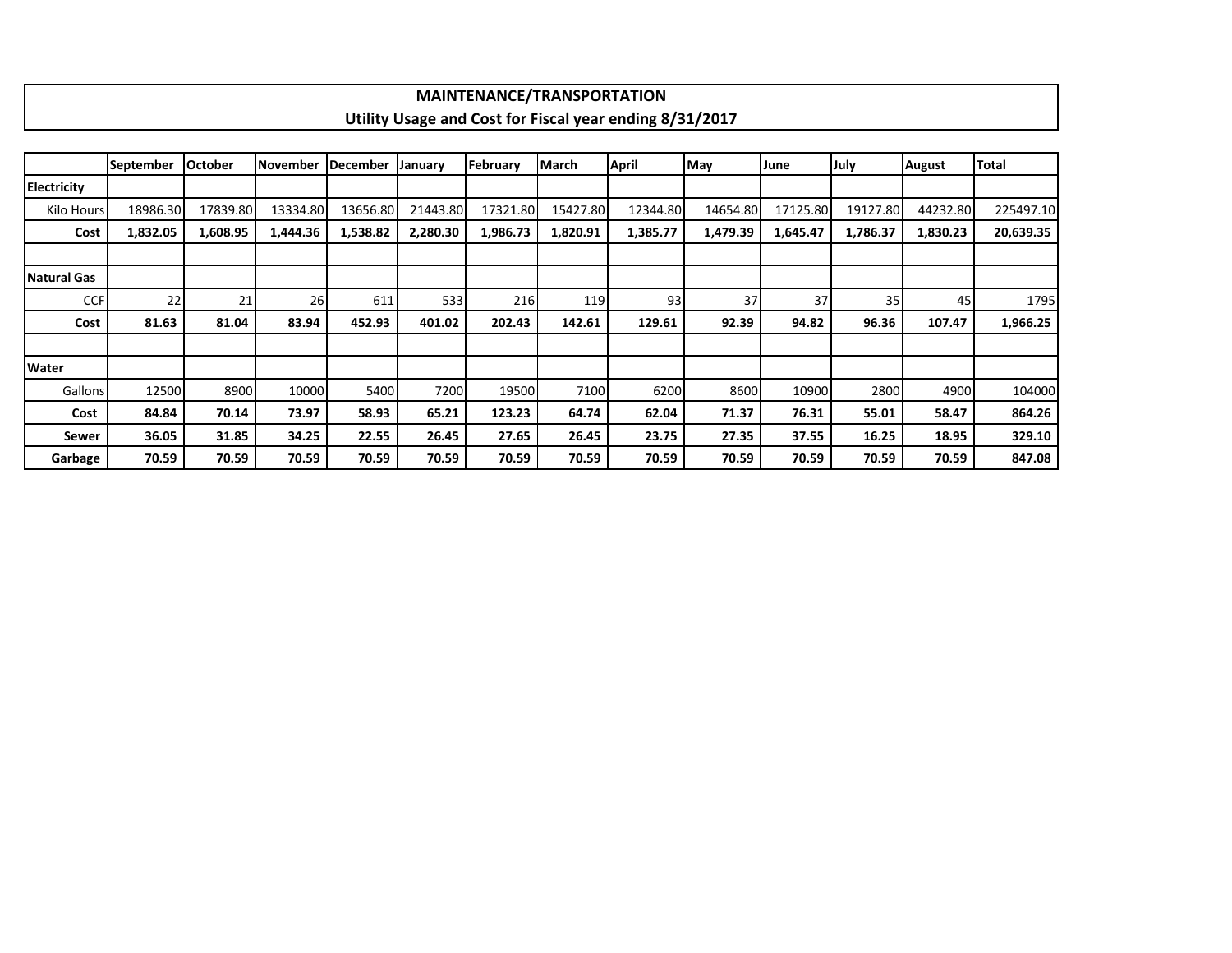|                    |                  |                |                 |                 |                                                         | <b>ROBINSON/LIT</b> |          |              |          |          |          |               |           |
|--------------------|------------------|----------------|-----------------|-----------------|---------------------------------------------------------|---------------------|----------|--------------|----------|----------|----------|---------------|-----------|
|                    |                  |                |                 |                 | Utility Usage and Cost for Fiscal year ending 8/31/2017 |                     |          |              |          |          |          |               |           |
|                    |                  |                |                 |                 |                                                         |                     |          |              |          |          |          |               |           |
|                    | <b>September</b> | <b>October</b> | <b>November</b> | <b>December</b> | January                                                 | February            | March    | <b>April</b> | May      | June     | July     | <b>August</b> | Total     |
| <b>Electricity</b> |                  |                |                 |                 |                                                         |                     |          |              |          |          |          |               |           |
| Kilo Hours         | 17301.00         | 20500.00       | 12973.00        | 11692.00        | 12018.00                                                | 11810.00            | 10850.00 | 9410.00      | 11970.00 | 12450.00 | 16610.00 | 18050.00      | 165634.00 |
| Cost               | 1,366.17         | 1,541.67       | 1,216.90        | 1,128.17        | 1,185.73                                                | 1,105.94            | 1,015.09 | 887.05       | 1,041.95 | 1,070.04 | 1,359.25 | 1,472.41      | 14,390.37 |
|                    |                  |                |                 |                 |                                                         |                     |          |              |          |          |          |               |           |
| <b>Natural Gas</b> |                  |                |                 |                 |                                                         |                     |          |              |          |          |          |               |           |
| <b>CCF</b>         | $\Omega$         | $\Omega$       |                 | 87              | 107                                                     | 52                  | 53       | 17           | 11       | 11       | 10       | 01            | 348       |
| Cost               | 36.68            | 36.68          | 36.68           | 94.29           | 107.54                                                  | 71.43               | 72.08    | 49.08        | 44.02    | 44.02    | 46.18    | 39.49         | 678.17    |
|                    |                  |                |                 |                 |                                                         |                     |          |              |          |          |          |               |           |
| Water              |                  |                |                 |                 |                                                         |                     |          |              |          |          |          |               |           |
| Gallons            | 2600             | 22300          | 2700            | 3500            | 2300                                                    | 4100                | 2900     | 2600         | 3200     | 1900     | 900      | 2400          | 51400     |
| Cost               | 21.05            | 80.15          | 21.35           | 23.75           | 20.15                                                   | 25.55               | 21.95    | 21.05        | 22.85    | 18.95    | 16.25    | 20.45         | 313.50    |
| Sewer              | 21.05            | 80.15          | 21.35           | 23.75           | 20.15                                                   | 25.55               | 21.95    | 21.05        | 22.85    | 18.95    | 16.25    | 20.45         | 313.50    |
| Garbage            | 78.66            | 78.66          | 78.66           | 78.66           | 78.66                                                   | 78.66               | 78.66    | 78.66        | 78.66    | 78.66    | 78.66    | 78.66         | 943.92    |

٠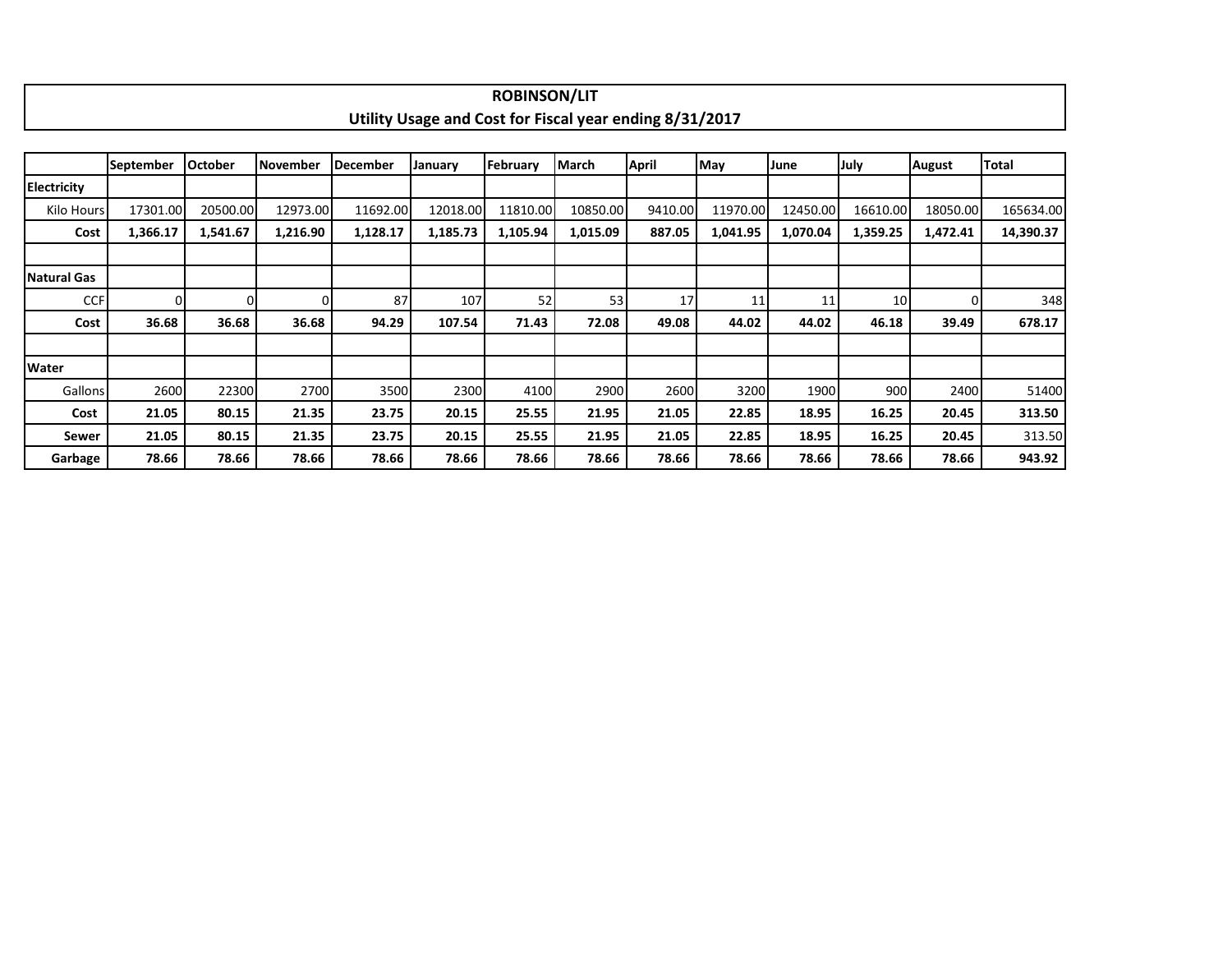|                    |                       |                |          |          |          |          | <b>ADMINISTRATION</b>                                   |          |          |          |             |               |              |
|--------------------|-----------------------|----------------|----------|----------|----------|----------|---------------------------------------------------------|----------|----------|----------|-------------|---------------|--------------|
|                    |                       |                |          |          |          |          | Utility Usage and Cost for Fiscal year ending 8/31/2017 |          |          |          |             |               |              |
|                    |                       |                |          |          |          |          |                                                         |          |          |          |             |               |              |
|                    | <b>September</b>      | <b>October</b> | November | December | January  | February | March                                                   | April    | May      | June     | <b>July</b> | <b>August</b> | <b>Total</b> |
| <b>Electricity</b> |                       |                |          |          |          |          |                                                         |          |          |          |             |               |              |
| Kilo Hours         | 16748.00              | 16946.00       | 13262.00 | 14660.00 | 11945.00 | 14660.00 | 13780.00                                                | 12020.00 | 15100.00 | 17380.00 | 18660.00    | 18020.00      | 183181.00    |
| Cost               | 1,298.91              | 1,305.79       | 1,211.68 | 1,286.54 | 1,143.74 | 1,355.36 | 1,220.57                                                | 1,065.41 | 1,252.00 | 1,400.01 | 1,506.29    | 1,483.61      | 15,529.91    |
|                    |                       |                |          |          |          |          |                                                         |          |          |          |             |               |              |
| Natural Gas        | Included in Tech-Ware |                |          |          |          |          |                                                         |          |          |          |             |               |              |
| <b>CCF</b>         |                       |                |          |          |          |          |                                                         |          |          |          |             |               |              |
| <b>Cost</b>        |                       |                |          |          |          |          |                                                         |          |          |          |             |               |              |
|                    |                       |                |          |          |          |          |                                                         |          |          |          |             |               |              |
| <b>Water</b>       |                       |                |          |          |          |          |                                                         |          |          |          |             |               |              |
| Gallons            | 4400                  | 6600           | 4800     | 3800     | 5600     | 4600     | 5100                                                    | 7000     | 11900    | 4100     | 5300        | 4700          | 67900        |
| Cost               | 26.45                 | 33.05          | 27.65    | 24.65    | 30.05    | 27.05    | 28.55                                                   | 34.25    | 48.95    | 25.55    | 29.15       | 27.35         | 362.70       |
| Sewer              | 26.45                 | 33.05          | 27.65    | 24.65    | 30.05    | 27.05    | 28.55                                                   | 34.25    | 48.95    | 25.55    | 29.15       | 27.35         | 362.70       |
| Garbage            | 169.58                | 169.58         | 169.58   | 169.58   | 169.58   | 169.58   | 169.58                                                  | 169.58   | 169.58   | 169.58   | 169.58      | 169.58        | 2,034.96     |

 $\blacksquare$ 

٦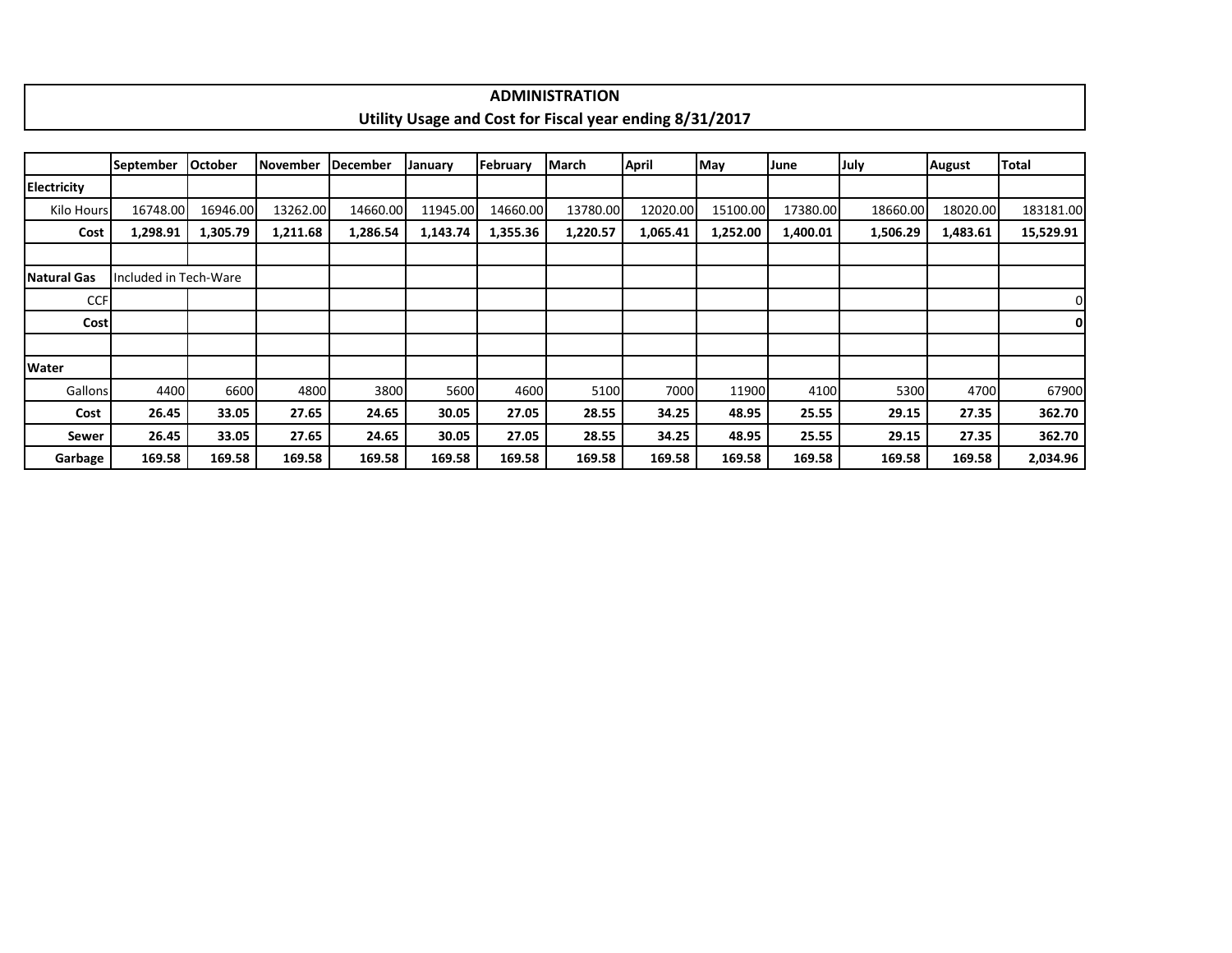|                    |           |                |                 |           |           | Utility Usage and Cost for Fiscal year ending 8/31/2017 |           |              |           |           |             |               |            |
|--------------------|-----------|----------------|-----------------|-----------|-----------|---------------------------------------------------------|-----------|--------------|-----------|-----------|-------------|---------------|------------|
|                    |           |                |                 |           |           |                                                         |           |              |           |           |             |               |            |
|                    | September | <b>October</b> | <b>November</b> | December  | January   | February                                                | March     | <b>April</b> | May       | June      | July        | <b>August</b> | Total      |
| <b>Electricity</b> |           |                |                 |           |           |                                                         |           |              |           |           |             |               |            |
| Kilo Hours         | 233273.80 | 214113.80      | 172043.80       | 173043.80 | 117003.80 | 156503.80                                               | 156503.80 | 120503.80    | 168503.80 | 190503.80 | 202503.80   | 162503.80     | 2067005.60 |
| Cost               | 18,108.91 | 16,107.50      | 15,064.75       | 15,128.46 | 11,207.12 | 13,839.99                                               | 13,818.02 | 10,825.91    | 14,148.10 | 15,435.36 | 15,427.00   | 14,117.89     | 173,229.01 |
|                    |           |                |                 |           |           |                                                         |           |              |           |           |             |               |            |
| Natural Gas        |           |                |                 |           |           |                                                         |           |              |           |           |             |               |            |
| <b>CCF</b>         | 250       | 402            | 1078            | 1943      | 1740      | 1110                                                    | 536       | 536          | 856       | 312       | 104         | 401           | 9268       |
| <b>Cost</b>        | 202.27    | 302.93         | 750.68          | 1323.66   | 1189.2    | 778.5                                                   | 394.9     | 395.96       | 608.86    | 245.23    | <b>1091</b> | 364.58        | 6665.77    |
|                    |           |                |                 |           |           |                                                         |           |              |           |           |             |               |            |
| <b>Water</b>       |           |                |                 |           |           |                                                         |           |              |           |           |             |               |            |
| Gallons            | 125700    | 217700         | 79000           | 55200     | 128300    | 98200                                                   | 76400     | 131900       | 114300    | 55000     | 198000      | 12800         | 1292500    |
| Cost               | 390.35    | 666.35         | 250.25          | 178.85    | 398.15    | 307.85                                                  | 242.45    | 408.95       | 356.15    | 29.75     | 607.25      | 51.65         | 3,888.00   |
| Sewer              | 390.35    | 666.35         | 250.25          | 178.85    | 398.15    | 307.85                                                  | 242.45    | 408.95       | 356.15    | 29.75     | 607.25      | 51.65         | 3,888.00   |
| Garbage            | 996.76    | 996.76         | 996.76          | 996.76    | 996.76    | 996.76                                                  | 996.76    | 996.76       | 996.76    | 996.76    | 996.76      | 996.76        | 11,961.12  |

## **Silsbee Elementary**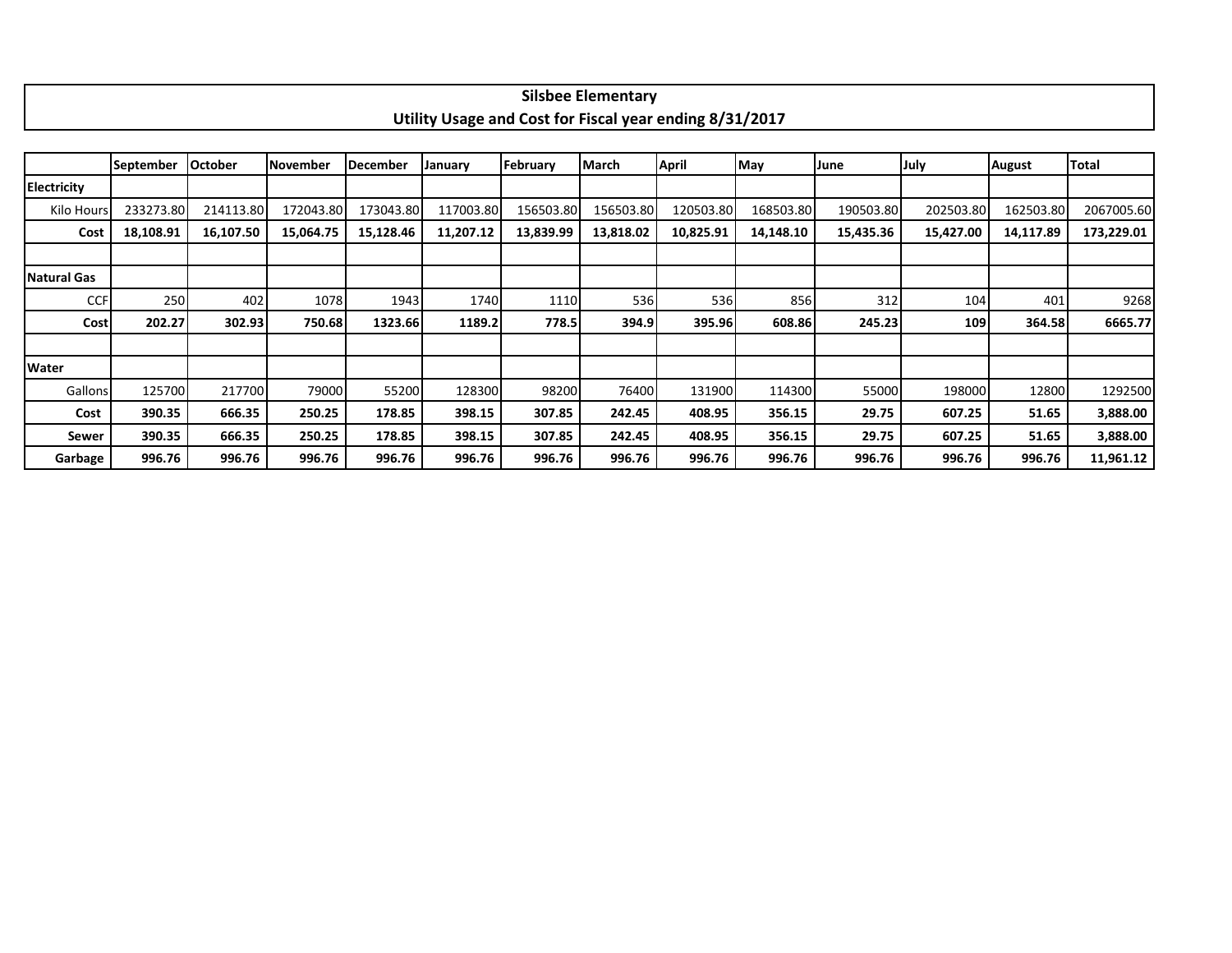|                    |                  |                |                 |                 |          |          | <b>LAURA REEVES</b>                                     |              |          |          |          |               |           |
|--------------------|------------------|----------------|-----------------|-----------------|----------|----------|---------------------------------------------------------|--------------|----------|----------|----------|---------------|-----------|
|                    |                  |                |                 |                 |          |          | Utility Usage and Cost for Fiscal year ending 8/31/2017 |              |          |          |          |               |           |
|                    |                  |                |                 |                 |          |          |                                                         |              |          |          |          |               |           |
|                    | <b>September</b> | <b>October</b> | <b>November</b> | <b>December</b> | January  | February | <b>March</b>                                            | <b>April</b> | May      | June     | July     | <b>August</b> | Total     |
| <b>Electricity</b> |                  |                |                 |                 |          |          |                                                         |              |          |          |          |               |           |
| Kilo Hours         | 79983.00         | 47732.00       | 41759.00        | 36142.00        | 23098.00 | 33774.00 | 33455.00                                                | 28498.00     | 32606.00 | 48912.00 | 33138.00 | 31242.00      | 470339.00 |
| Cost               | 5,617.00         | 3,495.17       | 3,854.08        | 3,346.82        | 2,412.93 | 3,104.64 | 3,295.09                                                | 2,848.44     | 3,110.04 | 4,093.38 | 3,125.05 | 3,007.22      | 41,309.86 |
|                    |                  |                |                 |                 |          |          |                                                         |              |          |          |          |               |           |
| <b>Natural Gas</b> |                  |                |                 |                 |          |          |                                                         |              |          |          |          |               |           |
| <b>CCF</b>         | 179              | 271            | 400             | 772             | 682      | 429      | 460                                                     | 439          | 374      | 236      | 242      | 198           | 4682      |
| Cost               | 143.40           | 199.70         | 278.63          | 506.27          | 451.20   | 298.74   | 317.88                                                  | 305.97       | 264.81   | 179.62   | 185.93   | 184.77        | 3,316.92  |
|                    |                  |                |                 |                 |          |          |                                                         |              |          |          |          |               |           |
| Water              |                  |                |                 |                 |          |          |                                                         |              |          |          |          |               |           |
| Gallons            | 64500            | 194000         | 51300           | 74100           | 129600   | 135500   | 86600                                                   | 215800       | 895000   | 151000   | 22200    | 20000         | 2039600   |
| Cost               | 206.75           | 595.25         | 167.15          | 235.55          | 402.05   | 419.75   | 273.05                                                  | 660.65       | 281.75   | 58.55    | 79.85    | 73.25         | 3,453.60  |
| Sewer              | 206.75           | 595.25         | 167.15          | 235.55          | 402.05   | 419.75   | 273.05                                                  | 660.65       | 281.75   | 58.55    | 79.85    | 73.25         | 3,453.60  |
| Garbage            | 436.67           | 436.67         | 436.67          | 436.67          | 279.20   | 279.20   | 279.20                                                  | 279.20       | 279.20   | 279.20   | 279.20   | 279.20        | 3,980.28  |